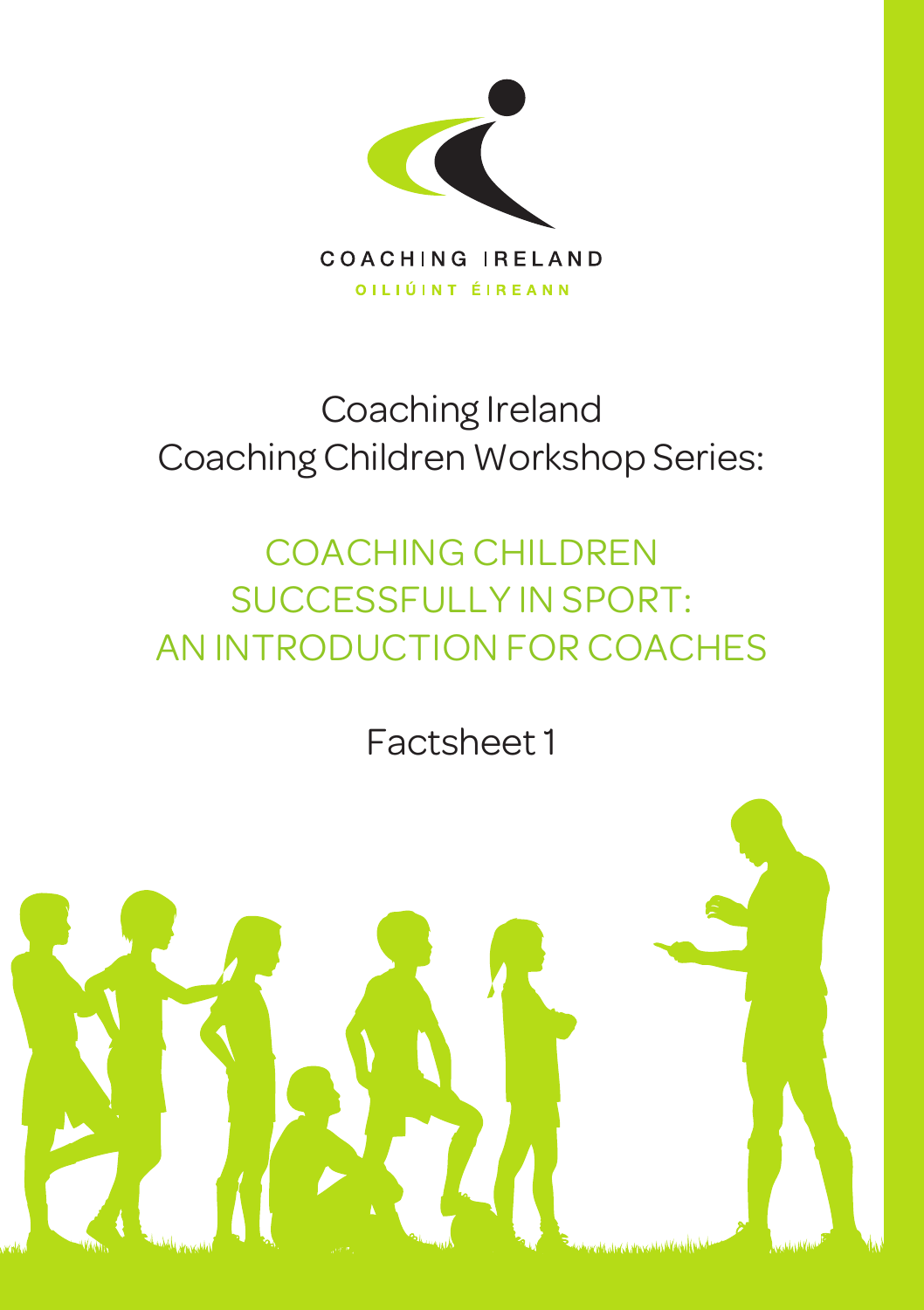### **CONTENTS**

| Joining and Staying                                        |  |
|------------------------------------------------------------|--|
|                                                            |  |
|                                                            |  |
|                                                            |  |
| Physical Literacy for Children                             |  |
|                                                            |  |
| Coaching the Whole Child                                   |  |
|                                                            |  |
| Let's Get Real                                             |  |
| Task 2 - Using the C System in your Coaching  Page 13      |  |
| Task 3 - How child proof are my coaching and club? Page 14 |  |
|                                                            |  |
|                                                            |  |

Developed for Coaching Ireland by: Lea-Cathrin Dohme & Sergio Lara-Bercial Leeds Beckett University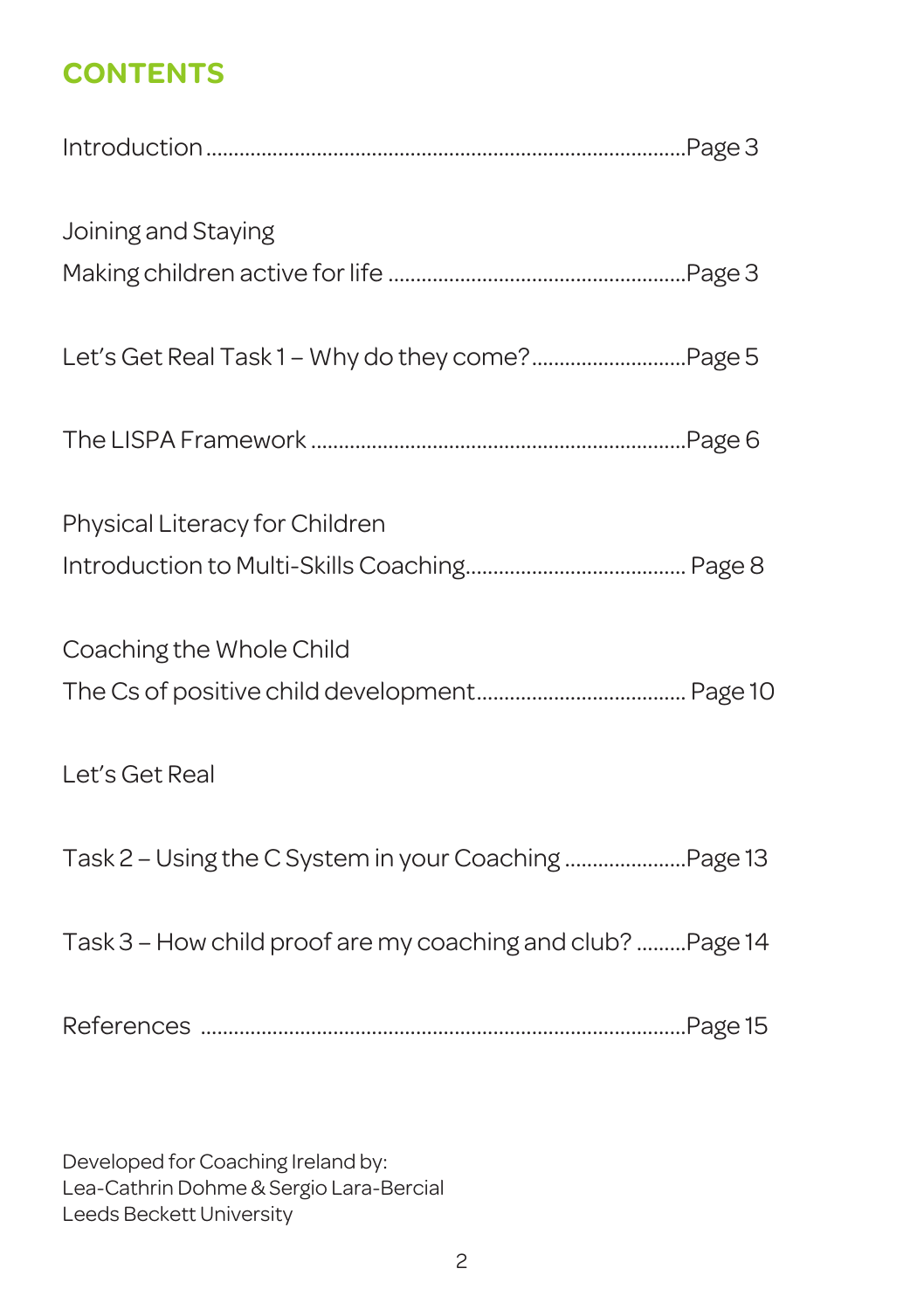### **COACHING CHILDREN SUCCESSFULLY IN SPORT AN INTRODUCTION FOR COACHES**

This factsheet aims to provide a supporting framework for the development of child appropriate sports and physical activity sessions. It aims to increase the understanding of children's reasons for joining and leaving sports and physical activities, children's developmental stages, appropriate coaching approaches during these stages and the importance of developing the whole child. Too often, sessions offered to children in sport and physical activity are scaled down versions of adult activities. However, children's needs and wants could not be more different from adults. To develop lifelong physically active individuals it is essential that coaches understand these needs and wants and help children to enjoy and feel passionate about participating in physical activity and sport.

## **JOINING AND STAYING MAKING CHILDREN ACTIVE FOR LIFE**

#### Why do children join and get involved in sport?

- 1. FUN and enjoyment
- 2. Be with friends
- 3. Be like mum and dad
- 4. Learn new skills
- 5. Feel more competent



#### Why do children not join or drop out of sport?

- 1. Too serious/adult like
- 2. Emphasis on winning
- 3. Internal competition/favourites
- 4. Pushy coaches/parents
- 5. Low confidence/competence

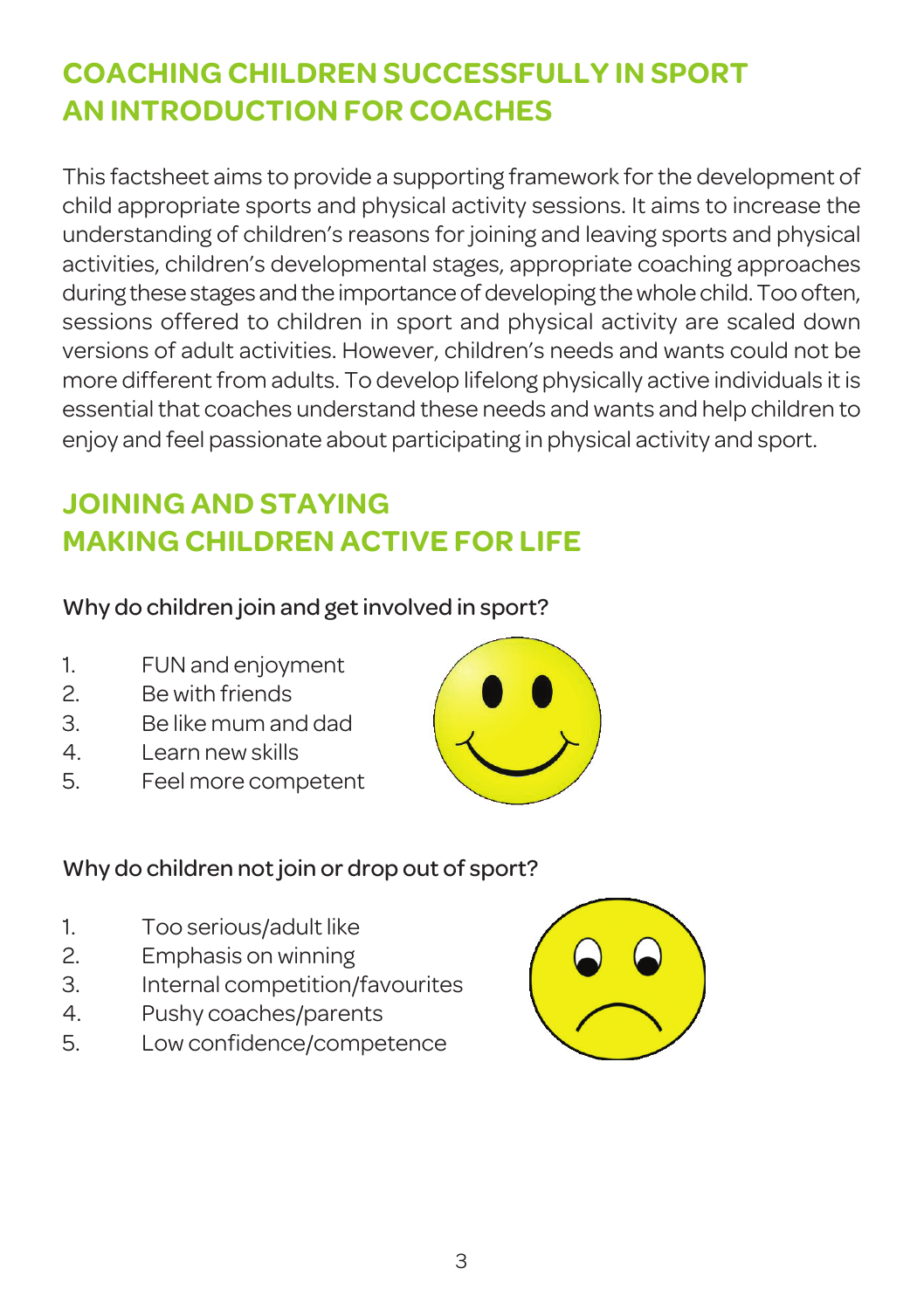### **HELP CHILDREN ENJOY, LOVE AND STAY INVOLVED IN SPORTS:**

- Emphasise the importance of personal/team development over winning.
- Create FUN activities that are pitched at the right level.
- $\bullet$  Consider that you are working with children and not with adults.
- Make activities child not coach-centred.
- Involve children in decisions making. Give them choice and options.
- Emphasise the importance of learning.
- Increase cooperation between children.
- Reward effort.
- Consider the purpose of games and competition. Competitions are good as long as the right environment is created.
- Create success experiences for all. Ensure differentiation.
- Communicate and work together with parents.

### **HOT QUESTION:**

How well does your coaching or club reflect children's needs and the reasons why they do sport?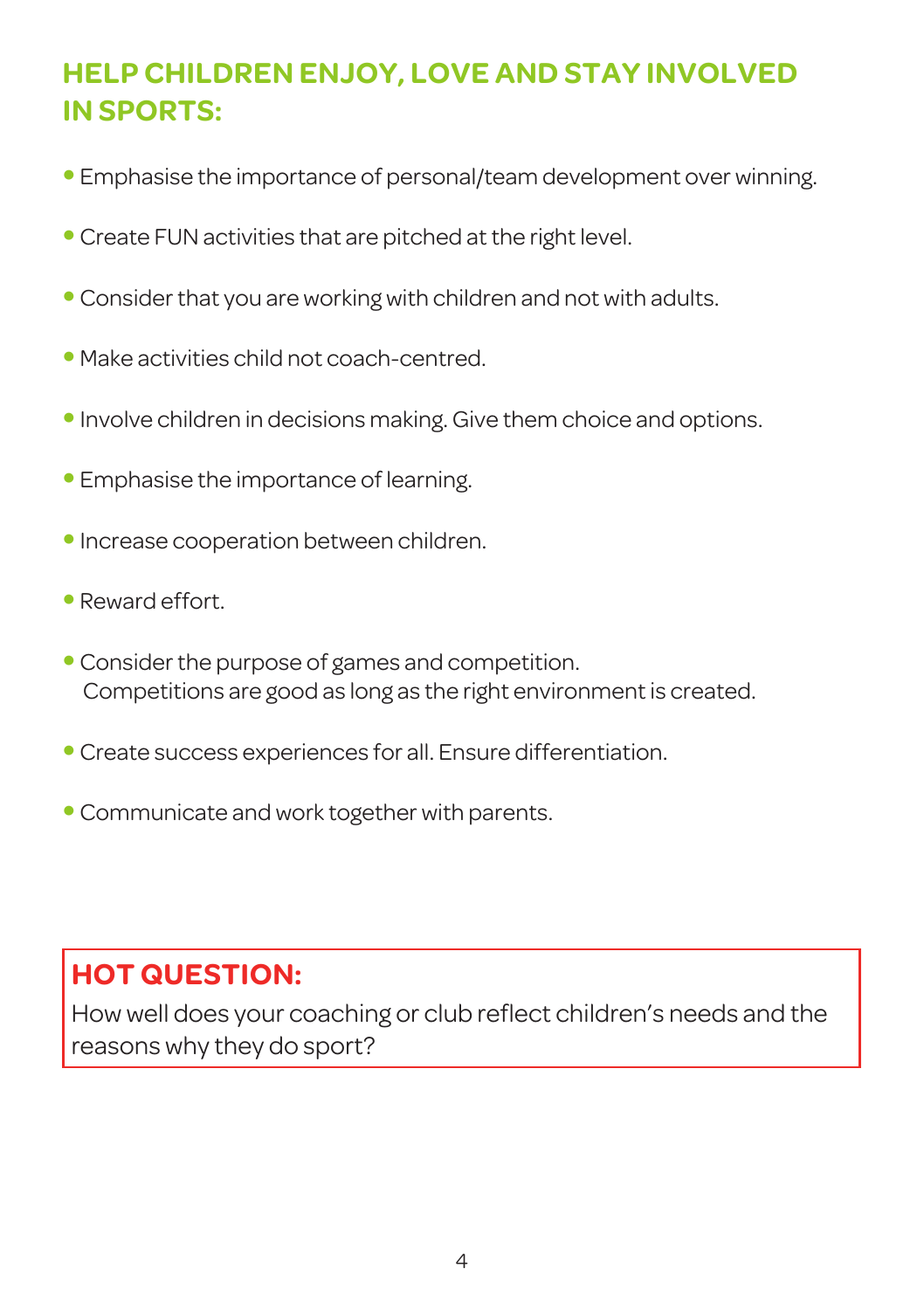### **LET'S GET REAL TASK 1 – WHY DO THEY COME?**

"Questions wake us up. They prompt new ideas. They show us new place and new ways of doing things." (Michael Marquardt)

This task is designed to help you gather the views of the children you coach and their families with regards to their motives for coming to your sessions. It will give you information about what they like most about your coaching and your club and where they think improvements could be made.

Hand this questionnaire out to a few parents and get them to fill it in with their child.

#### Parent's Questions:

| 1. Why do you bring your child to our sessions/club?        |
|-------------------------------------------------------------|
| 2. What do you think your children get from taking part?    |
| 3. What do you like most about our sessions and our club?   |
| 4. Is there anything you would like to see more or less of? |
| <b>Children's Questions:</b>                                |
| 1. Do you like doing sport? If so why/why not?              |
| 2. What do you like most about your coach?                  |
| 3. What would you like your coach to do more/less of?       |
|                                                             |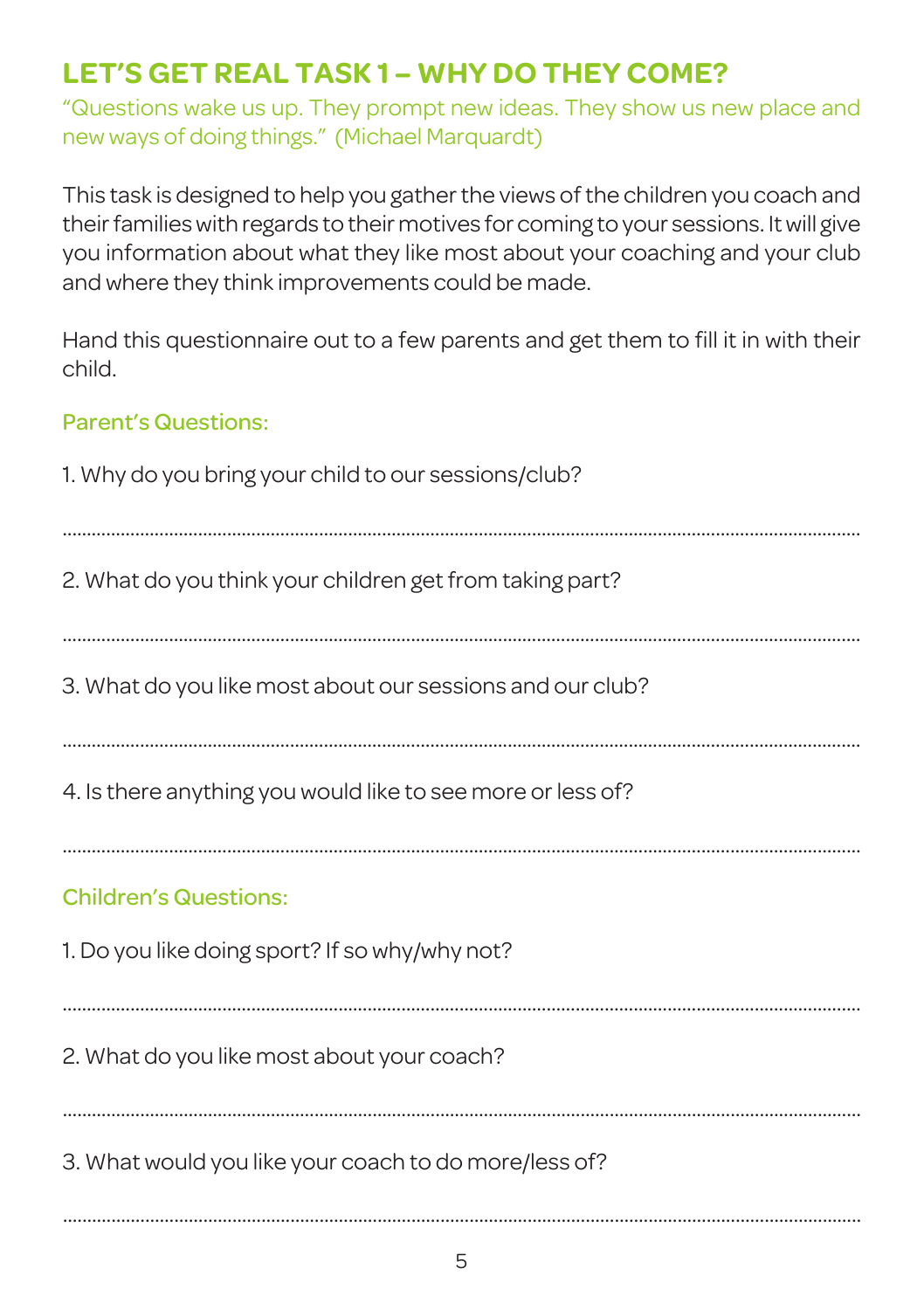## **THE LIFELONG INVOLVEMENT IN SPORT AND PHYSICAL ACTIVITY (LISPA) FRAMEWORK**

Development is a Journey - Take each child you coach one step at a time.

#### What is LISPA?

The LISPA framework (Figure 1) is an inclusive framework which caters for all levels of physical activity and sportinvolvement. There are 4 main objectives of the framework:

- 1. Health benefits for participants throughout their lives.
- 2. The development of a positive attitude to sport and physical activity.
- 3. Development of physical literacy and movement incorporating the development of gross movement skills.
- 4. Clear phases of development for performers.



Figure 1: Lifelong Involvementin Sport and Physical activity (LISPA)

#### The LISPA framework incorporates the following:

- An introduction to physical activity and sport should focus on Active Start and FUNdamental and Learning to Play and Practice phases for all. All three provide the foundation for both lifelong physical activity and performance in sport.
- There are many opportunities for continued involvement and further development in physical activity and sport.
- Individuals may choose to stay involved at a recreational level or choose to specialise in sport and progress to elite performance.
- The LISPA framework incorporates the long terms player athlete development (LTPAD) pathway.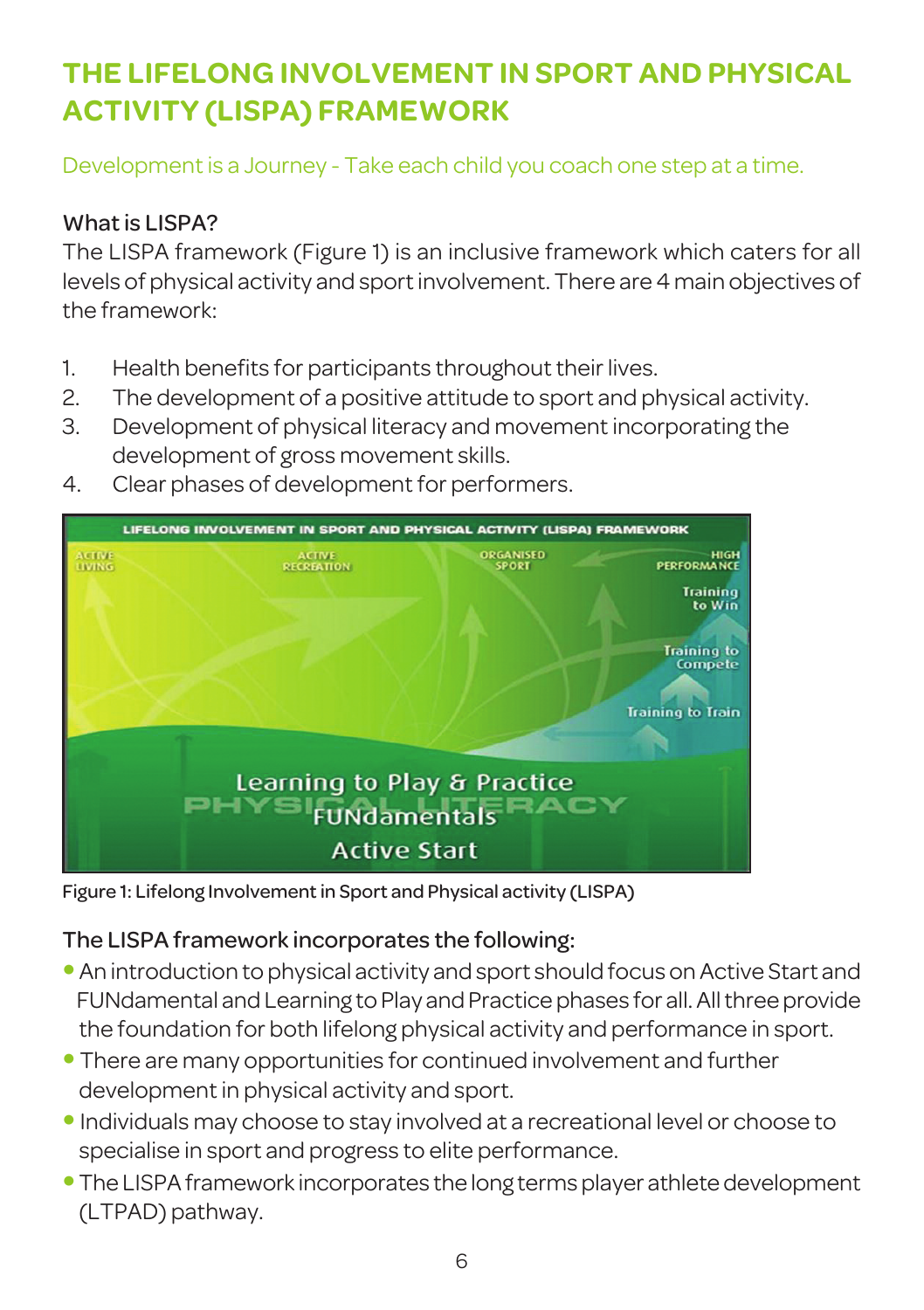#### Phases of Development:

This factsheet focusses on the development of children up to age 12. Therefore, the key phases of development that this factsheet focusses on are: Active Start, FUNdamentals and Learning to Play and Practice.

#### The first 3 phases of LISPA aid the development of Physical Literacy:

#### 1. Active Start focuses on:

- Providing infants, toddlers and pre-schoolers with opportunities to participate in daily physical activity.
- Promoting movement, communications and the development of confidence and self-esteem.
- Unstructured physical activity and active play is recommended fortoddlers and pre-schoolers.

#### 2. FUNdamentals focus on:

- Developing a love of sport and physical activity in children.
- Developing fundamental movement skills such as running, jumping, throwing, catching and confidence in water.
- Getting children to experience the social and psychological benefits of being physically active.
- A positive, enjoyable and fun approach in a wide range of physical activities and sports is encouraged. Itis recommended to use unstructured play and basic, appropriate and enjoyable games.

#### 3. Learning to Play and Practice focuses on:

- Recognising that not all individuals will want to pursue organised sports.
- Encouraging children to remain active throughout their lives through:
- Emphasising the social and fun benefits that sport and physical activity participation offers.
- Further developing fundamental, but also sport specific skills.

### **HOT QUESTION:**

How well does your coaching or your club work to the principles of the LISPA framework?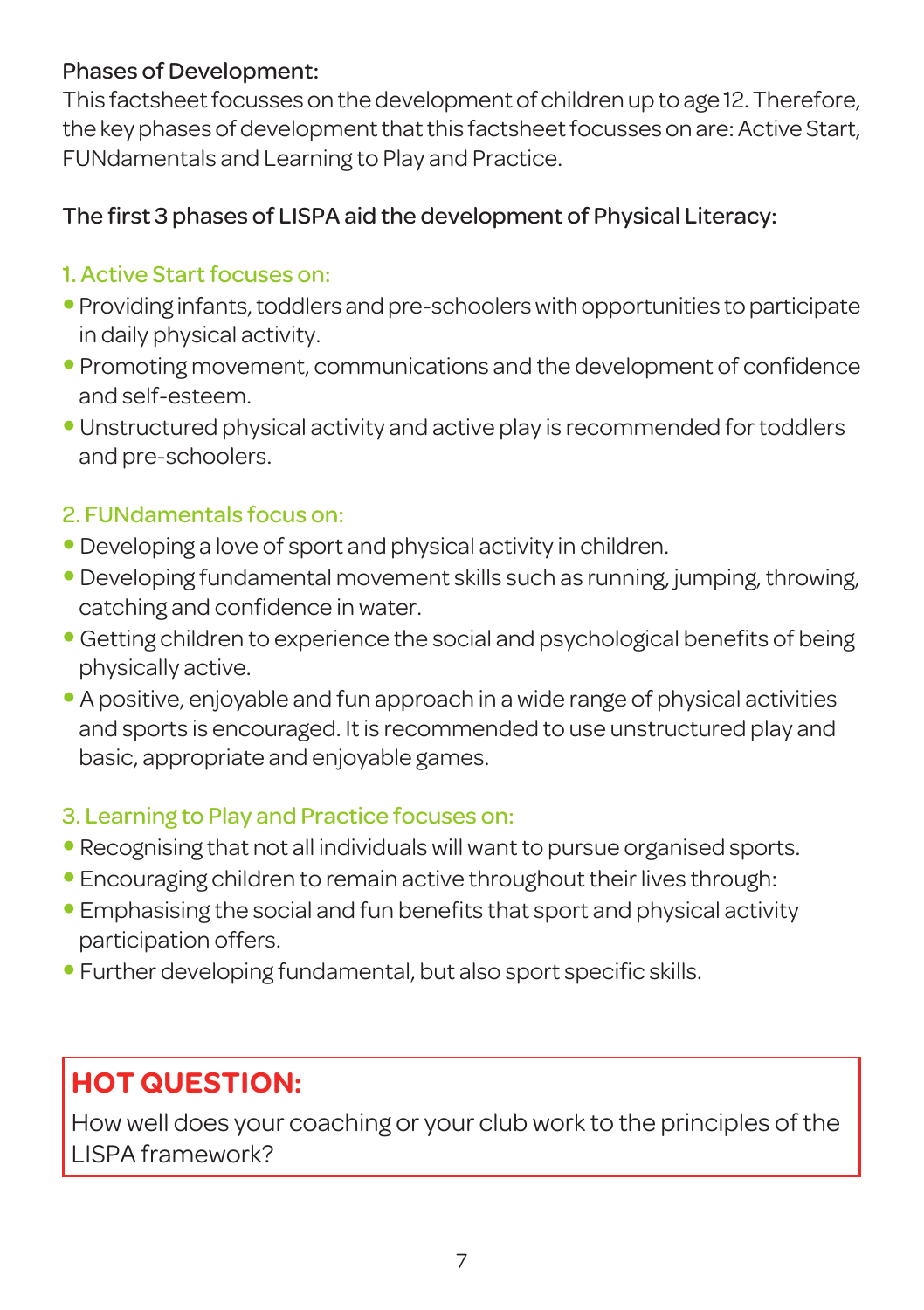### **PHYSICAL LITERACY FOR CHILDREN**

Just like reading and writing, children have to learn how to move!

"Physical Literacy can be described as the motivation, confidence, physical competence, knowledge and understanding to value and take responsibility for engagement in physical activities for life." (Whitehead, 2014)



#### The Multi-Skills Jigsaw

Multi-skills describe the building blocks which allow children to become confident and competent movers as well as games players. Movement skills that children have developed through a multi-skills approach will underpin the development of sport specific skills and tactics. This will foster children's transition through the LISPA framework.

The following three types of skills have been used to definewhat multi-skills are: • FUNdamentals of Movement (FoM): referred to as the building blocks of safe and efficient movement. They include Balance, Coordination, Agility and Speed. • FUNdamental Movement Skills (FMS): these are combinations of the FoM which produce a specific movement pattern (i.e. a kick, a throw, a jump, a spin). • FUNdamental Game Skills (FGM): the generic skills involved in solving the recurrent tactical challenges that are shared between most games (i.e. use of space, tracking players, keeping possession, etc.).

#### FoM, FMS and FGM are the foundation to build Sport Specific Technical and Tactical Skills (SSTTS).

• Sport Specific Technical and Tactical Skills (SSTTS): these are specific techniques and tactics that are needed for a specific sport (e.g. kicking a football and tracking players; please see an illustration of this in Figure 3).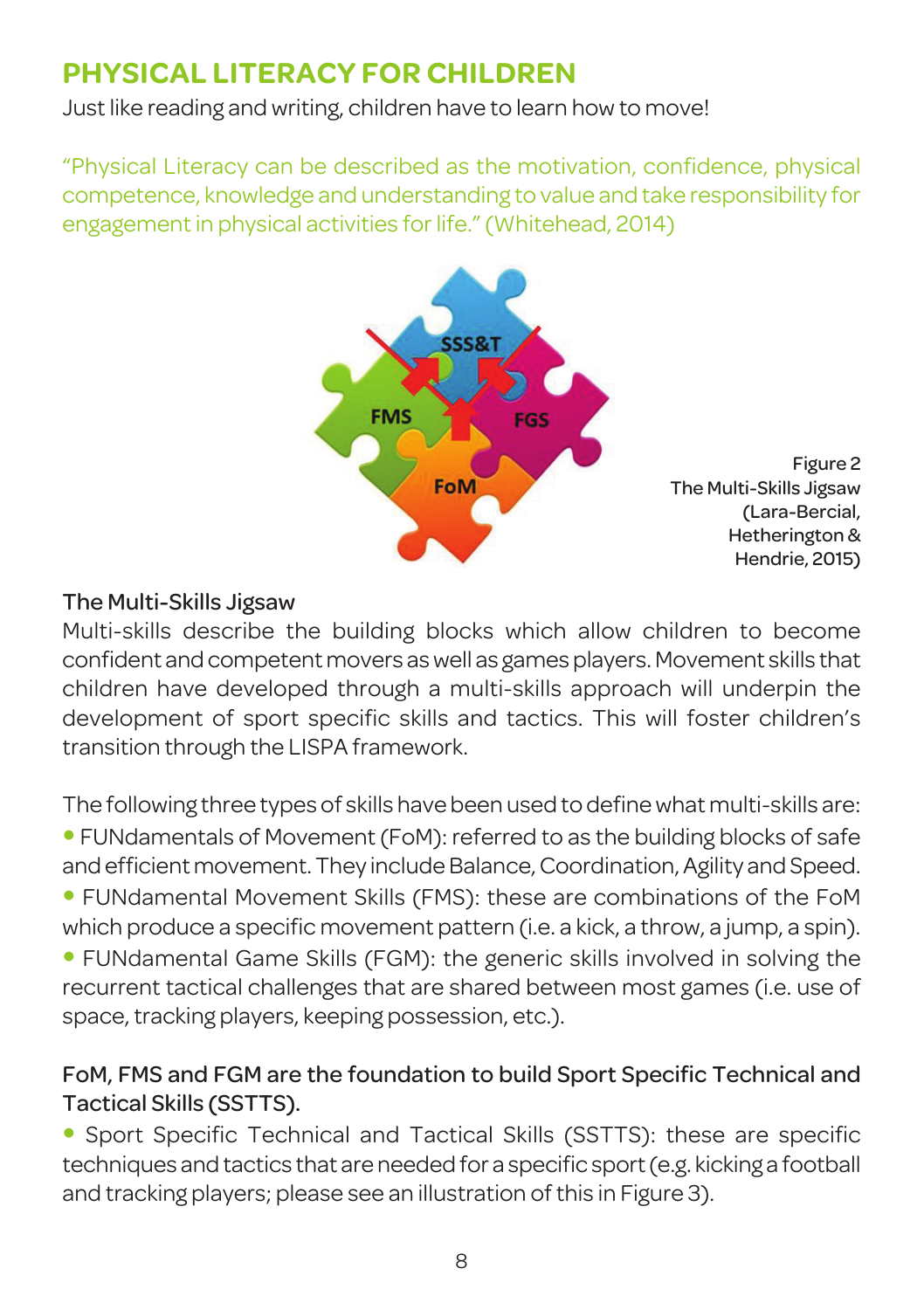Figure 3 illustrates how the Fundamentals of Movement, Fundamental Movements Skills and Fundamental Game Skills build the foundation for Sport Specific Technical and Tactical Skills. For example, if a child cannot run he/she will most likely not be able to successfully take part in games such as soccer, basketball, volleyball, squash, badminton, rugby, or tennis. Similarly, if a child cannot throw, he/she will struggle to take part in sports such as cricket, softball, bowling, soccer, basketball, football, or rugby.

#### Benefits of the Multi-Skills Approach

- Fosters all-round development of each child
- Facilitates skill acquisition later in life
- Supports transitions to other sports or within sport
- Prevents injuries and burn-out



Figure 3: FoM, FMS and FGM as the foundation SSTTS

### **HOT QUESTION:**

What elements of the Multi-Skills Jigsaw do you focus the most on?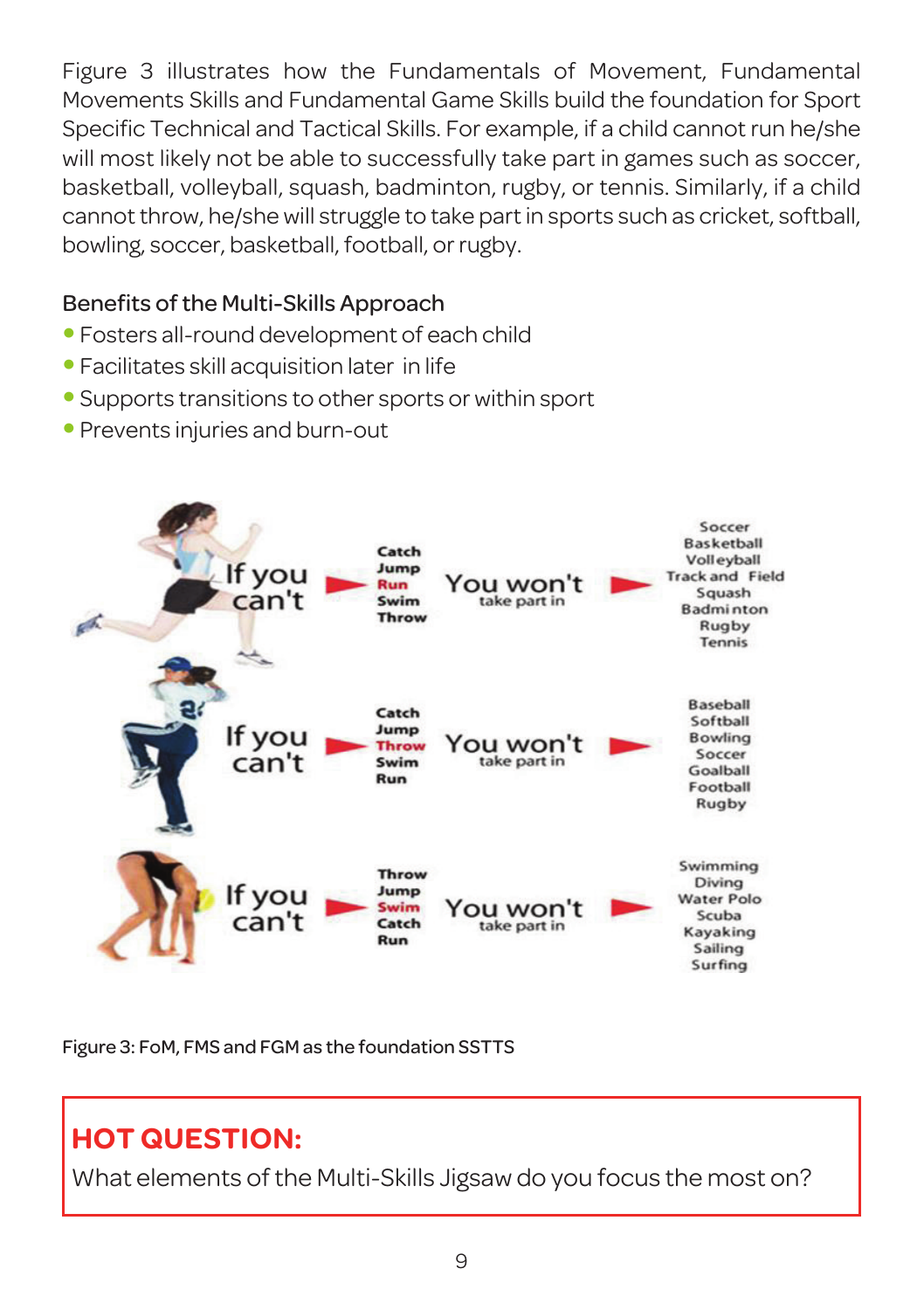### **COACHING THE WHOLE CHILD**

Developing Social and Psychological Skills is just as important as developing Physical Skills. When children take part in sport they are developing more than physical skills. Therefore, coaches have a responsibility to plan and deliver activities, sessions and programmes that, while perhaps having a very clear link to the development of physical attributes, also consider and provide room for the development of those other skills.

The whole child approach targets 5 key areas of development described as:

• **Physical Skills** are related to the development of bodily dimensions such as generic motor-control, strength, flexibility and the conditioning of the various energy systems.

• **Tactical Skills** refers to the child's knowledge of 'how to play the game'; the fundamental problems that have to be solved in the course of an activity to increase your chances of success.

- **Technical Skills** are the techniques and skills required to play a game/sport.
- **Mental Skills** relate to the child's ability to take in, process and give out information from others and the environment.

• **Personal&Social Skills** referto development of the child's sense of self and his/her social context and the ability to function within such environment.

### **DEVELOPING THE CHILD THROUGH POSITIVE YOUTH DEVELOPMENT (PYD)**

Positive Youth Development (PYD) is a strength-based approach to the development of children and young peoplewhich sees people as 'Resources to be developed rather than problems to be managed' 'Not what they are, but what they can become'.

One of the most widely used conceptualisations of PYD is the 5Cs model developed by Lerner et al. (2005) and added to by Haskin (2010). This describes developmental outcomes for children and young people which when achieved seem to facilitate their growth and a positive transition into adulthood.



Figure 4: Whole Child Development Model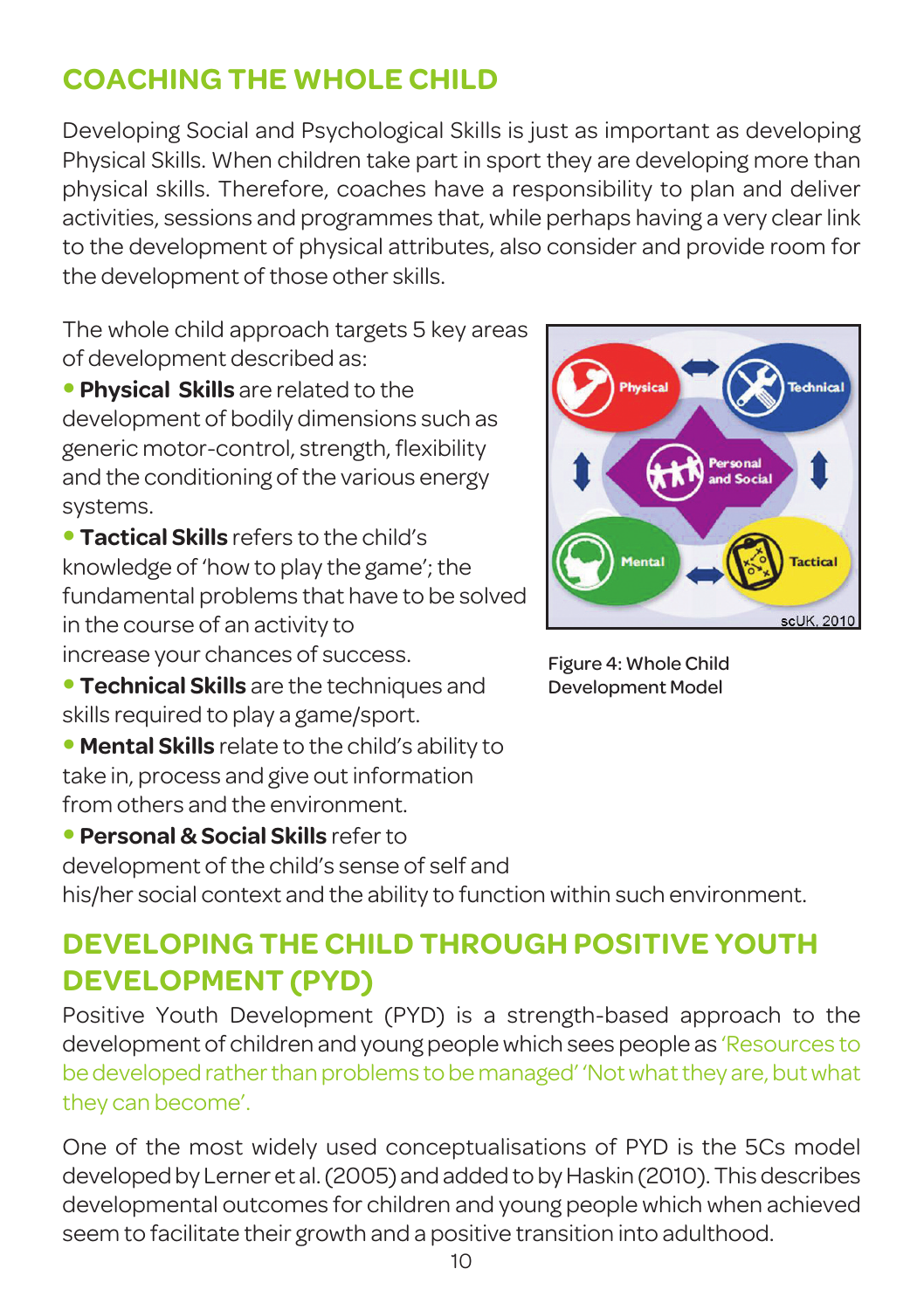These Cs are:

Competence: Developing a positive view of one's actions (feeling and being capable of doing things that are valued by oneself and others).

Confidence:Having an internal senseofoverall self-worth ('I amaworthy human being regardless of looks, ability, etc.') and self-efficacy ('I can do things').

Connection: Building positive bonds with people and the environment, will result in mutually beneficial exchanges and a sense of belonging to something bigger than oneself.

Character: Possessing a senseofright andwrong andofrespectfor societal and cultural rules with matching behaviours.

Caring: A sense of sympathy and empathy to others and of caring and being cared for.

Creativity: The ability of the young person to find their own solutions to problems,think forthemselves and think creatively.

When the Cs are well developed, a final Cemerged. This is the C of Contribution and it refers to the fact that children and young people who develop the Cs end up making a stronger contribution to themselves and their communities.



Figure 5: The Cs of Youth Development

### **HOT QUESTION:**

How could you and your club further foster Positive Youth Development and take a more holistic child development approach?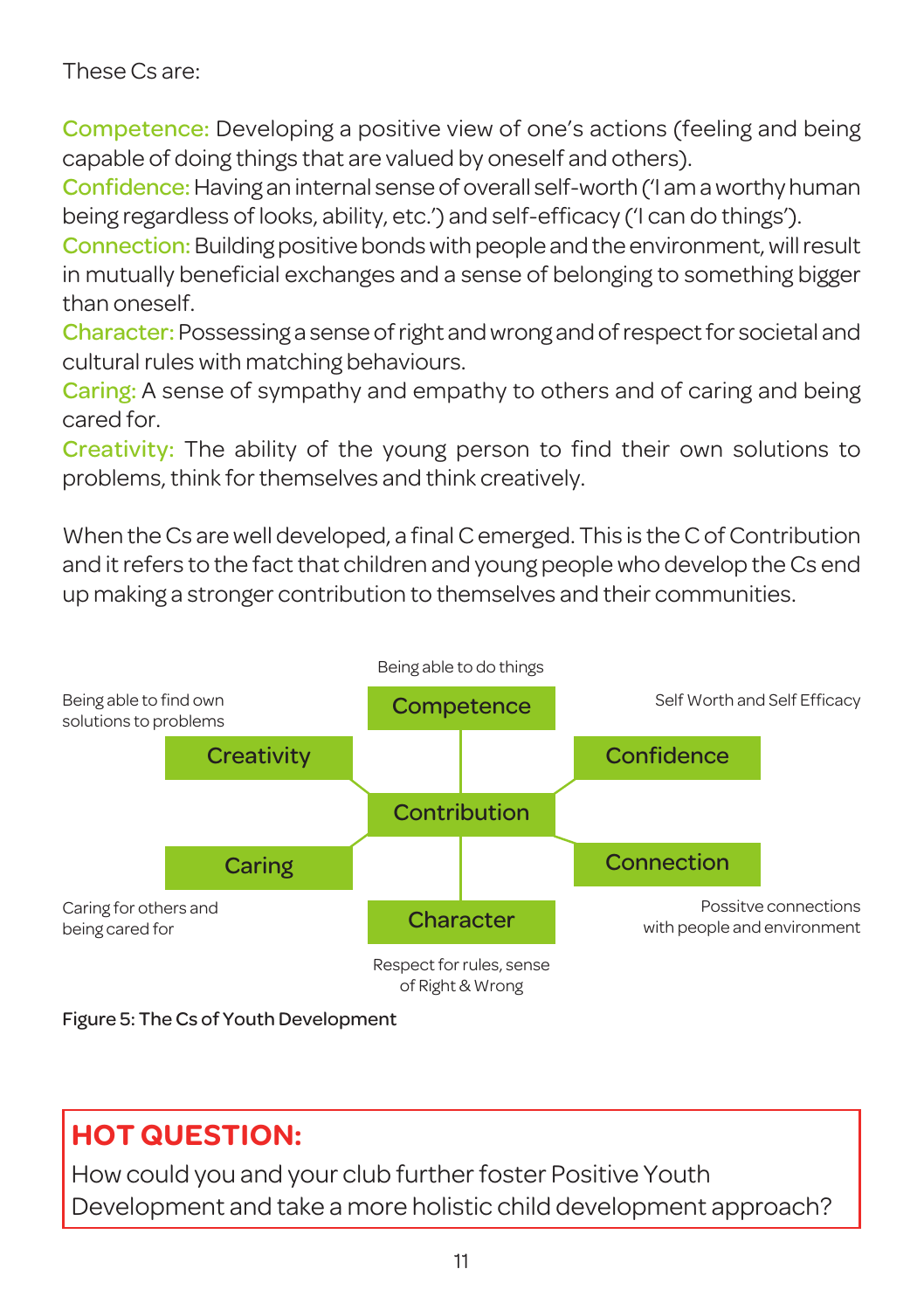# **THE LINK BETWEEN THE WHOLE CHILD DEVELOPMENT MODEL & THE CS OF POSITIVE YOUTH DEVELOPMENT**

Fitting it all together

In sport, the development of the Cs is strongly linked to whole child development model.Eachcapabilityisnotdevelopedinisolation.Table1belowillustrateshowthe various areas interact and support each other's growth. It brings the Cs to life and identifies ways in which coaches can contribute to the achievements of multiple outcomes for children. For example, a coach can increase children's physical capabilities and, at the same time, develop their creativity by running physical challenges in a problem solving environment (see area highlighted in yellow).

|                           | Competence                                                                                                              | Confidence                                                                                         | Connection                                                                   | Characters &<br>Caring                                                                                                                         | Creativity                                                                           | Contribution |  |  |
|---------------------------|-------------------------------------------------------------------------------------------------------------------------|----------------------------------------------------------------------------------------------------|------------------------------------------------------------------------------|------------------------------------------------------------------------------------------------------------------------------------------------|--------------------------------------------------------------------------------------|--------------|--|--|
| The Coach may:            |                                                                                                                         |                                                                                                    |                                                                              |                                                                                                                                                |                                                                                      |              |  |  |
| Physical                  | Use<br>developmentally<br>appropriate<br>content for the<br>session                                                     | Show how<br>children are<br>developing<br>physically                                               | Allow children to<br>work with others.                                       | Ensure children<br>learn why and how<br>to respect their<br>bodies                                                                             | Run phyiscal<br>challanges in a<br>problem-solving<br>environamet                    |              |  |  |
| <b>Technical</b>          | Use coaching<br>skills appropriate<br>to the<br>development<br>stage of the child                                       | Providing good<br>explanations and<br>high percentage<br>of success                                | Encourage<br>participants to<br>give feedback to<br>each other               | Develop<br>participants to be<br>able to practice<br>for extended<br>periods and<br>understand why                                             | Allow room for<br>individual<br>approaches to<br>technical skills<br>development     |              |  |  |
| <b>Tactical</b>           | Develop tactical<br>awareness<br>alongside<br>technical skills                                                          | Ensure tactical<br>demands are<br>understood and<br>the necessary<br>skill level is<br>established | Support Chidrens<br>understanding of<br>roles and<br>importance of<br>others | Help children to<br>appreciate how<br>different positions<br>or activities<br>contribute to the<br>overall outcome<br>and accept their<br>role | Support children<br>as they create<br>their own tactical<br>solutions to<br>problems | $\mathbf C$  |  |  |
| Mental                    | Prompt a strong<br>focus on the taks<br>at hand                                                                         | Provide good<br>evaluative<br>feedback and<br>an understanding<br>of failure and<br>learning       | Prompt a strong<br>focus on the taks<br>at hand                              | Allow children to<br>explain and accept<br>codes and rules                                                                                     | Set appropriate<br>open tasks that<br>support cognitive<br>development               |              |  |  |
| Personal<br>and<br>Social | Support the child<br>in identifying<br>his/her strength<br>and how they<br>can benefit<br>others in a<br>social context | Praise the child<br>effort and<br>positive<br>interaction with<br>others                           | Create<br>opportunities for<br>the children to<br>get to know each<br>other  | Encourage<br>children to<br>consider each<br>other's well being<br>and emotions                                                                | Allow children to<br>develop their own<br>games in small<br>groups                   | Е            |  |  |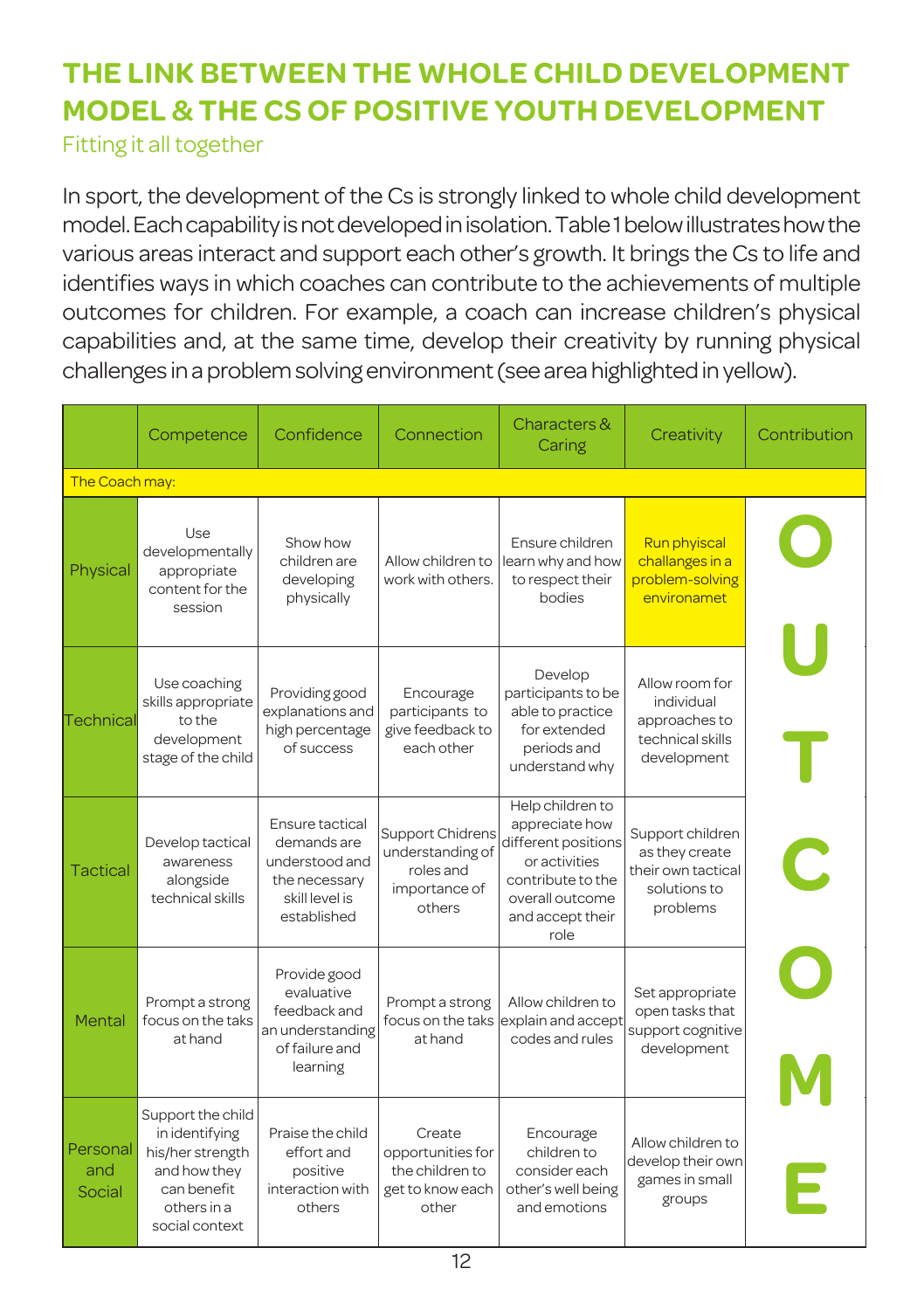## **LET'S GET REAL TASK 2 USING THE C SYSTEM IN YOUR COACHING**

This task is designed to support you in the application of the C system in your coaching.

|                                                                                                  | What do I already do? | What else could I do? | What will I do to improve<br>this month? |
|--------------------------------------------------------------------------------------------------|-----------------------|-----------------------|------------------------------------------|
| Competence<br>Being able to do<br>things                                                         |                       |                       |                                          |
| Confidence<br>Feeling good<br>about oneself<br>and capable of<br>doing what is<br>asked of you   |                       |                       |                                          |
| Connection<br><b>Developing</b><br>positive<br>connections with<br>people and the<br>environment |                       |                       |                                          |
| Character<br>Having respect for<br>rules and sense of<br>Right & Wrong                           |                       |                       |                                          |
| Caring<br>Caring for<br>others and<br>being cared<br>for                                         |                       |                       |                                          |
| Creativity<br>Being able to<br>find own solutions<br>to problems                                 |                       |                       |                                          |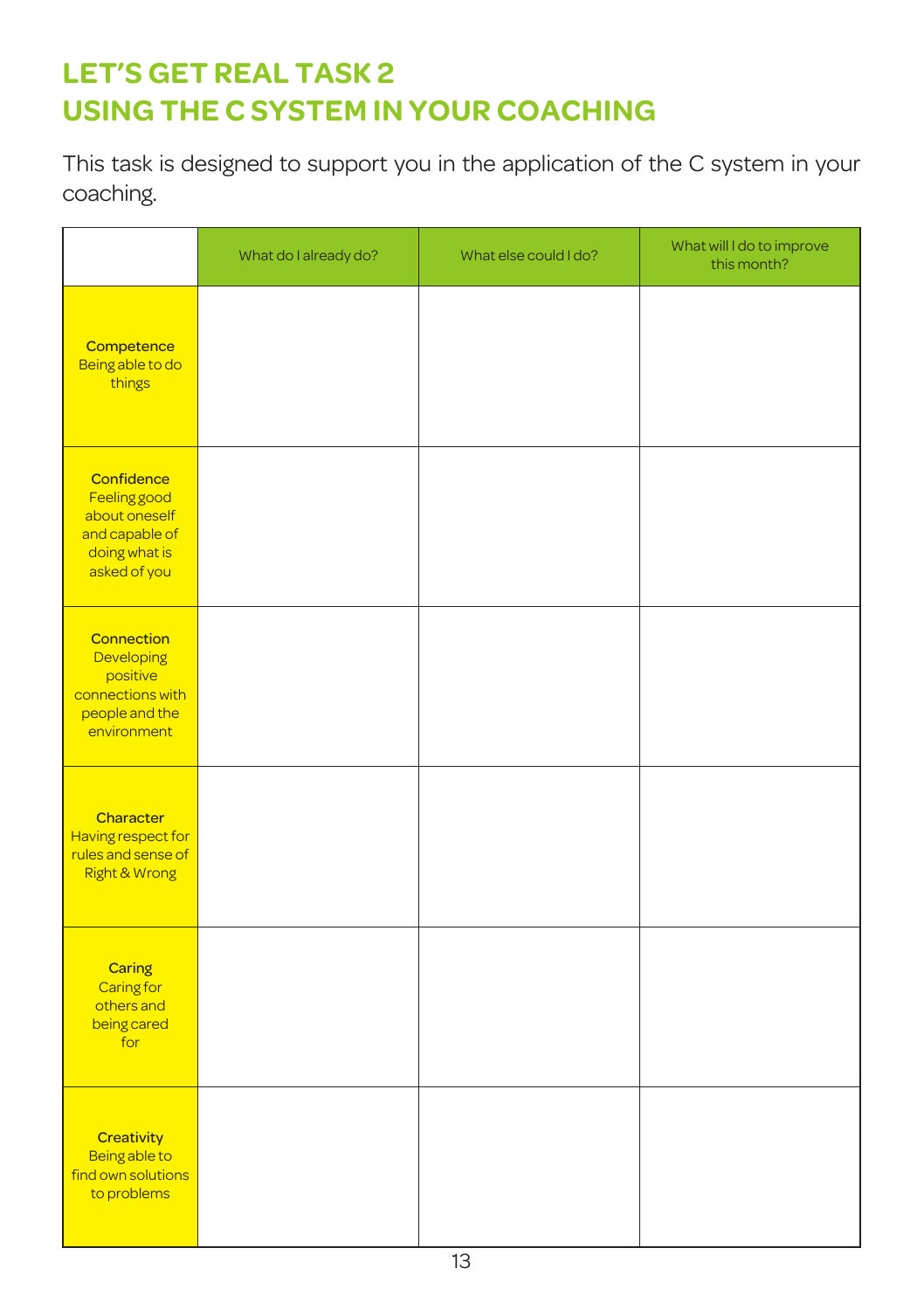## **LET'S GET REAL TASK 3 MYCOACHING&MYCLUB-HOWCHILDPROOFARETHEY?**

This task is designed to help you think about howwell your coaching and your club structure and policies support children's needs and wants.

| Theme / Item                                                                      |  | I will continue to | I will start to | I will stop |
|-----------------------------------------------------------------------------------|--|--------------------|-----------------|-------------|
|                                                                                   |  |                    |                 |             |
| Consider children's needs<br>and wants and plan<br>accordingly.                   |  |                    |                 |             |
| Cater for the holistic<br>development of the<br>children I coach.                 |  |                    |                 |             |
| Foster positive development<br>at personal and social level.                      |  |                    |                 |             |
| Plan for the development of<br>physical literacy.                                 |  |                    |                 |             |
| Provide opportunities to<br>develop a broad range of<br>movement and game skills. |  |                    |                 |             |
|                                                                                   |  |                    |                 |             |
| Puts children's needs before<br>those of the club.                                |  |                    |                 |             |
| Puts enjoyment and child<br>satisfaction before winning.                          |  |                    |                 |             |
| Regularly asks children and<br>their families for feedback.                       |  |                    |                 |             |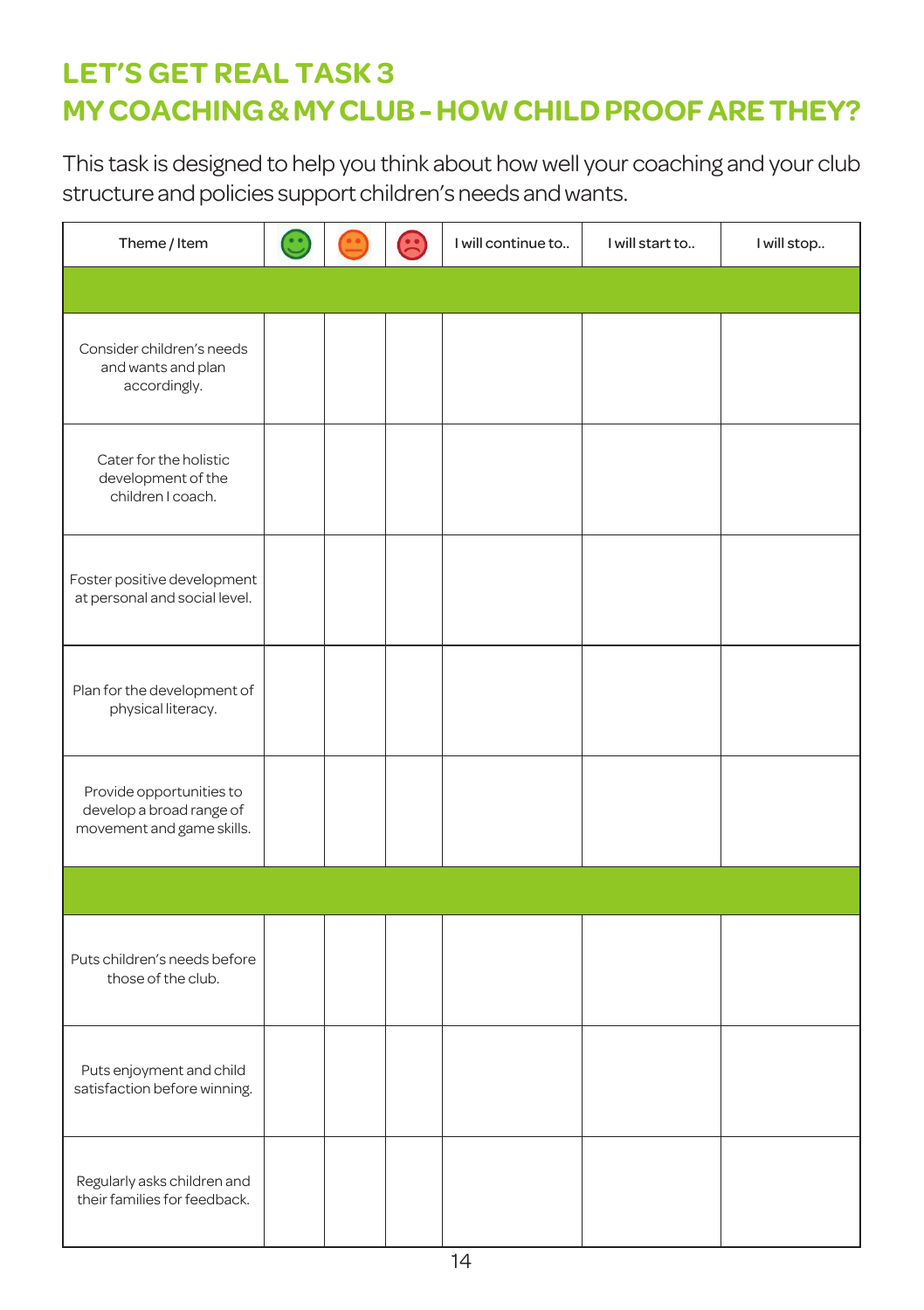### **REFERENCES:**

Bailey,R.,Cope,E.J.,&Pearce,G.(2013).Whydochildren takepartin, andremain involved in sport? A literature review and discussion of implications for sports coaches. International Journal of Coaching Science, 7(1), 58-75.

Haskin, D. (2010). Coaching the whole child: Positive development through sport. Coachwise 1st4sport.

Lerner, R.M. et al., (2005). Positive youth development, participation in community youth development programs, and community contributions of fifth grade adolescents: Findings from the first wave of the 4-H Study of Positive Youth Development. Journal of Early Adolescence, 25,17-71.

Whitehead, M.(2014) Physical literacy questions and answers, unpublished.